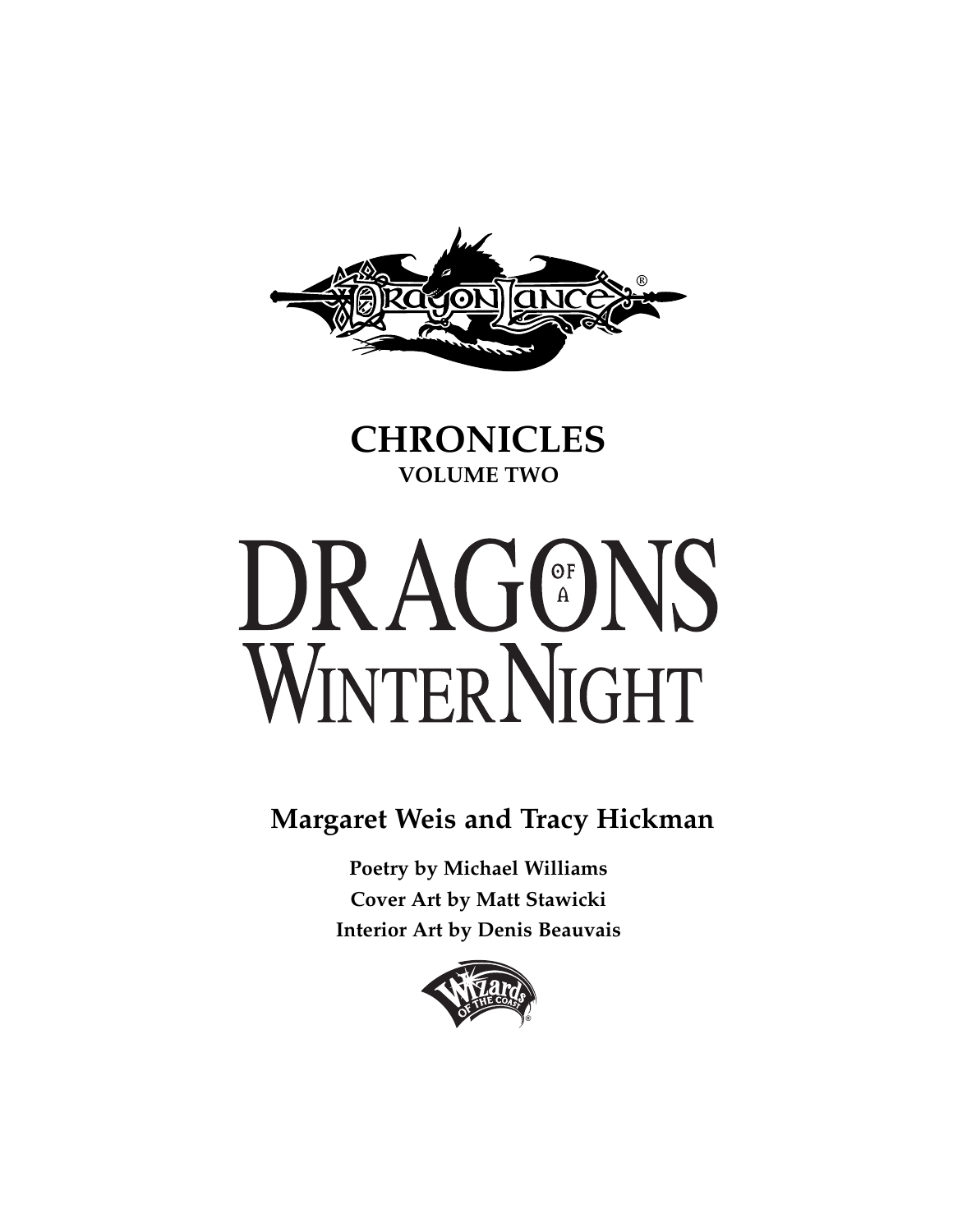

## 1

White**–**winged ships.

# Hope lies across the Plains of Dust.

anis Half-Elven sat in the meeting of the Council of Highseekers and listened, frowning. Though officially the false religion of the Seekers was now dead, the group that made up the political leadership of the eight hundred refugees from Pax Tharkas was still called that.

"It isn't that we're not grateful to the dwarves for allowing us to live here," stated Hederick expansively, waving his scarred hand. "We are all grateful, I'm certain. Just as we're grateful to those whose heroism in recovering the Hammer of Kharas made our move here possible." Hederick bowed to Tanis, who returned the bow with a brief nod of his head. "But we are not dwarves!" This emphatic statement brought murmurs of approval, causing Hederick to warm to his audience.

"We *humans* were never meant to live underground!" Loud calls of approval and some clapping of hands.

"We are farmers. We cannot grow food on the side of a mountain! We want lands like the ones we were forced to leave behind. And I say that those who forced us to leave our old homeland should provide us with new!"

"Does he mean the Dragon Highlords?" Sturm whispered sarcastically to Tanis. "I'm certain they'd be happy to oblige."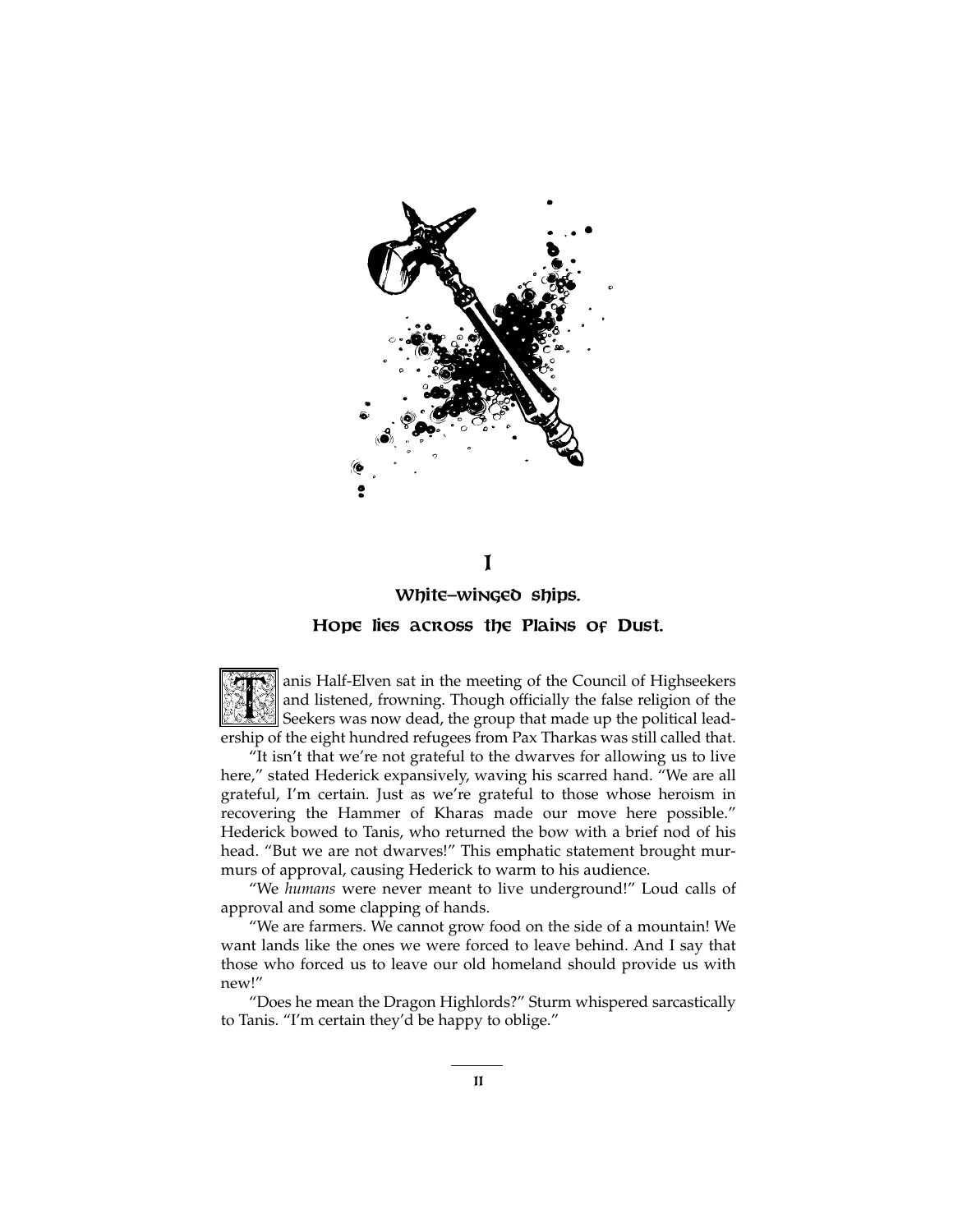### DRAGONLANCE Chronicles

"The fools ought to be thankful they're alive!" Tanis muttered. "Look at them, turning to Elistan—as if it were *his* doing!" The cleric of Paladine—and leader of the refugees—rose to his feet to answer Hederick.

"It is because we need new homes," Elistan said, his strong baritone resounding through the cavern, "that I propose we send a delegation south, to the city of Tarsis the Beautiful."

Tanis had heard Elistan's plan before. His mind wandered over the month since he and his companions had returned from Derkin's Tomb with the sacred Hammer.

The dwarven Thanes, now consolidated under the leadership of Hornfel, were preparing to battle the evil coming from the north. The dwarves did not greatly fear this evil. Their mountain kingdom seemed impregnable. And they had kept the promise they made Tanis in return for the Hammer: the refugees from Pax Tharkas could settle in Southgate, the southernmost part of the mountain kingdom of Thorbardin.

Elistan brought the refugees to Thorbardin. They began trying to rebuild their lives, but the arrangement was not totally satisfactory.

They were safe, to be sure, but the refugees, mostly farmers, were not happy living underground in the huge dwarven caverns. In the spring they could plant crops on the mountainside, but the rocky soil would produce only a bare living. The people wanted to live in the sunshine and fresh air. They did not want to be dependent on the dwarves.

It was Elistan who recalled the ancient legends of Tarsis the Beautiful and its gull-winged ships. But that's all they were—legends, as Tanis had pointed out when Elistan first mentioned his idea. No one on this part of Ansalon had heard anything about the city of Tarsis since the Cataclysm three hundred years ago. At that time, the dwarves had closed off the mountain kingdom of Thorbardin, effectively shutting off all communication between the south and north, since the only way through the Kharolis Mountains was through Thorbardin.

Tanis listened gloomily as the Council of Highseekers voted unanimously to approve Elistan's suggestion. They proposed sending a small group of people to Tarsis with instructions to find what ships came into port, where they were bound, and how much it would cost to book passage—or even to buy a ship.

"And who's going to lead this group?" Tanis asked himself silently, though he already knew the answer.

All eyes now turned to him. Before Tanis could speak, Raistlin, who had been listening to all that was said without comment, walked forward to stand before the Council. He stared around at them, his strange eyes glittering golden.

"You are fools," Raistlin said, his whispering voice soft with scorn, "and you are living in a fool's dream. How often must I repeat myself? How often must I remind you of the portent of the stars? What do you say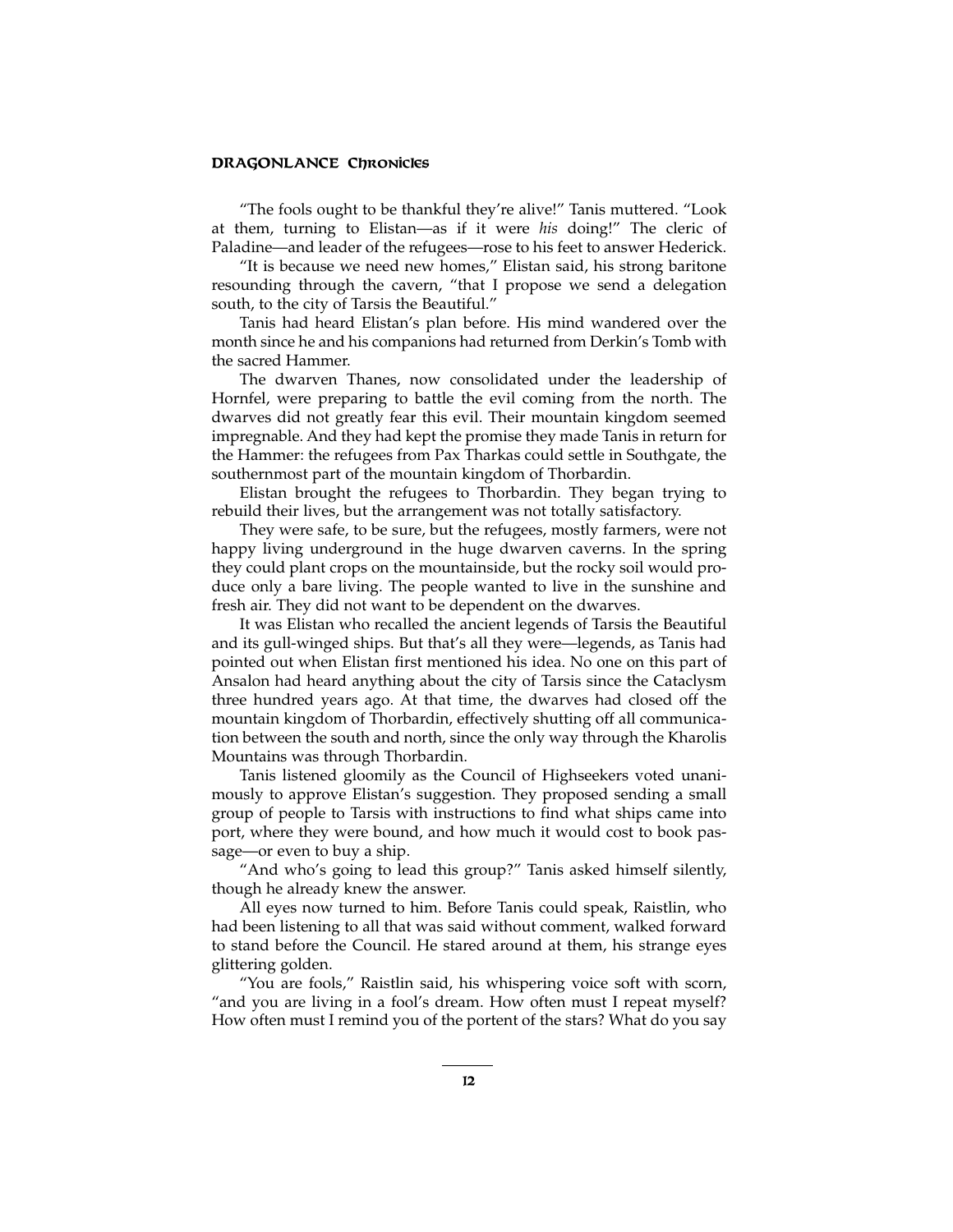to yourselves when you look into the night sky and see the gaping black holes where the two constellations are missing?"

The Council members shifted in their seats, several exchanging longsuffering glances indicative of boredom.

Raistlin noticed this and continued, his voice growing more and more contemptuous. "Yes, I have heard some of you saying that it is nothing more than a natural phenomenon—a thing that happens, perhaps, like the falling of leaves from the trees."

Several Council members muttered among themselves, nodding. Raistlin watched silently for a moment, his lip curled in derision. Then he spoke once more. "I repeat, you are fools. The constellation known as the Queen of Darkness is missing from the sky because the Queen is present here upon Krynn. The Warrior constellation, which represents the ancient God Paladine, as we are told in the Disks of Mishakal, has also returned to Krynn to fight her."

Raistlin paused. Elistan, who stood among them, was a prophet of Paladine, and many here were converts to this new religion. He could sense the growing anger at what some considered his blasphemy. The idea that gods would become personally involved in the affairs of men! Shocking! But being considered blasphemous had never bothered Raistlin.

His voice rose to a high pitch. "Mark well my words! With the Queen of Darkness have come her 'shrieking hosts,' as it says in the Canticle. And the shrieking hosts are dragons!" Raistlin drew out the last word into a hiss that, as Flint said, "shivered the skin."

"We know all this," Hederick snapped in impatience. It was past time for the Theocrat's nightly glass of mulled wine, and his thirst gave him courage to speak. He immediately regretted it, however, when Raistlin's hourglass eyes seemed to pierce the Theocrat like black arrows. "W-what are you driving at?"

"That peace no longer exists anywhere on Krynn," the mage whispered. He waved a frail hand. "Find ships, travel where you will. Wherever you go, whenever you look up into the night sky, you will see those gaping black holes. Wherever you go, there will be dragons!" Raistlin began to cough. His body twisted with the spasms, and he seemed likely to fall, but his twin brother, Caramon, ran forward and caught him in his strong arms.

After Caramon led the mage out of the Council meeting, it seemed as if a dark cloud had been lifted. The Council members shook themselves and laughed—if somewhat shakily—and talked of children's tales. To think that war had spread to all of Krynn was comic. Why, the war was near an end here in Ansalon already. The Dragon Highlord, Verminaard, had been defeated, his draconian armies driven back.

The Council members stood and stretched and left the chamber to head for the alehouse or their homes.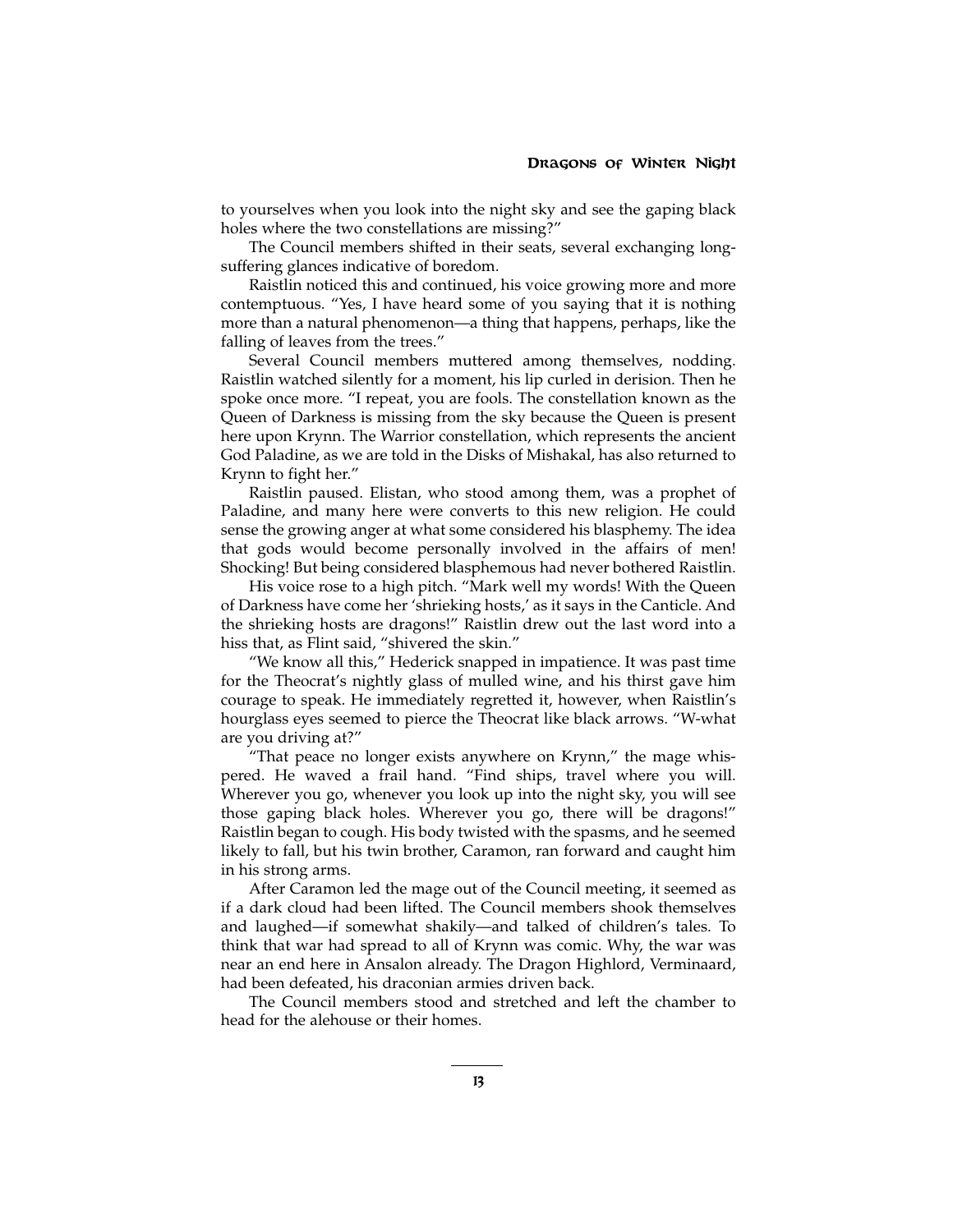### DRAGONLANCE Chronicles

They forgot they had never asked Tanis if he would lead the group to Tarsis. They simply assumed he would.

Tanis, exchanging grim glances with Sturm, left the cavern. It was his night to stand watch. Even though the dwarves might consider themselves safe in their mountain fortress, Tanis and Sturm insisted that a watch be kept upon the walls leading into Southgate. They had come to respect the Dragon Highlords too much to sleep in peace without it—even underground.

Tanis leaned against the outer wall of Southgate, his face thoughtful and serious. Before him spread a meadow covered by smooth, powdery snow. The night was calm and still. Behind him was the great mass of the Kharolis Mountains. The gate of Southgate was, in fact, a gigantic plug in the side of the mountains. It was part of the dwarven defenses that had kept the world out for three hundred years following the Cataclysm and the destructive Dwarven Wars.

Sixty feet wide at the base and almost half again as high, the gate was operated by a huge mechanism that forced it in and out of the mountain. At least forty feet thick in its center, the gate was as indestructible as any known on Krynn, except for the one matching it in the north. Once shut, they could not be distinguished from the faces of the mountain, such was the craftsmanship of the ancient dwarven masons.

Yet, since the arrival of the humans at Southgate, torches had been set about the opening, allowing the men, women, and children access to the outside air—a human need that seemed an unaccountable weakness to the subterranean dwarves.

As Tanis stood there, staring into the woods beyond the meadow and finding no peace in their quiet beauty, Sturm, Elistan, and Laurana joined him. The three had been talking—obviously of him—and fell into an uncomfortable silence.

"How solemn you are," Laurana said to Tanis softly, coming near and putting her hand on his arm. "You believe Raistlin is right, don't you, Tanthal—Tanis?" Laurana blushed. His human name still came clumsily to her lips, yet she knew him well enough now to understand that his elven name only brought him pain.

Tanis looked down at the small, slender hand on his arm and gently put his own over it. Only a few months earlier the touch of that hand would have irritated him, causing confusion and guilt as he wrestled with love for a human woman against what he told himself was a childhood infatuation with this elfmaiden. But now the touch of Laurana's hand filled him with warmth and peace, even as it stirred his blood. He pondered these new, disturbing feelings as he responded to her question.

"I have long found Raistlin's advice sound," he said, knowing how this would upset them. Sure enough, Sturm's face darkened. Elistan frowned. "And I think he is right this time. We have won a battle, but we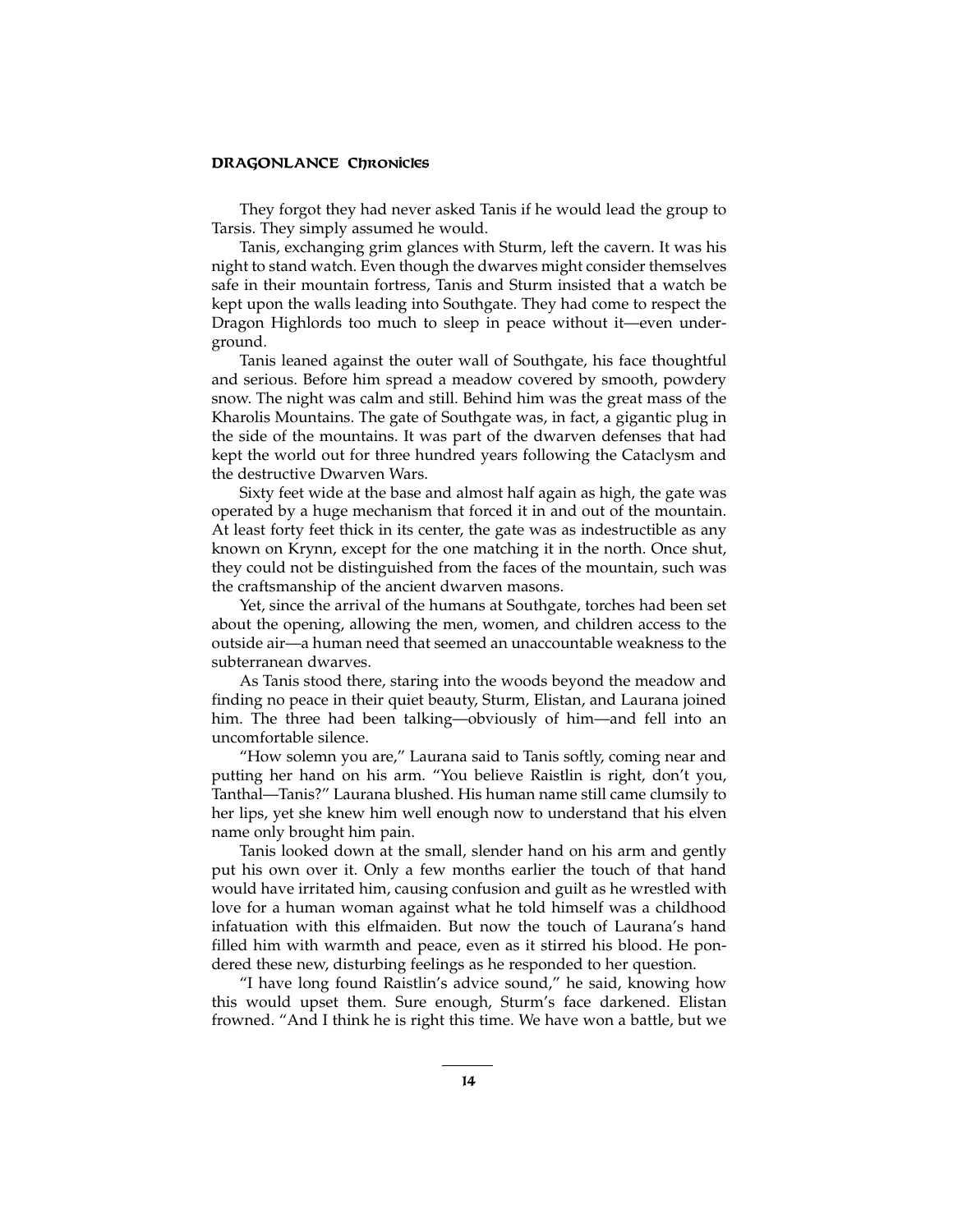are a long way from winning the war. We know it is being fought far north, in Solamnia. I think we may safely assume that it is not for the conquest of Abanasinia alone that the forces of darkness are fighting."

"But you are only speculating!" Elistan argued. "Do not let the darkness that hangs around the young mage cloud your thinking. He may be right, but that is no reason to give up hope, to give up trying! Tarsis is a large seaport city—at least according to all we know of it. There we'll find those who can tell us if the war encompasses the world. If so, then surely there still must be havens where we can find peace."

"Listen to Elistan, Tanis," Laurana said gently. "He is wise. When our people left Qualinesti, they did not flee blindly. They traveled to a peaceful haven. My father had a plan, though he dared not reveal it—"

Laurana broke off, startled to see the effect of her speech. Abruptly Tanis snatched his arm from her touch and turned his gaze on Elistan, his eyes filled with anger.

"Raistlin says hope is the denial of reality," Tanis stated coldly. Then, seeing Elistan's care-worn face regard him with sorrow, the half-elf smiled wearily. "I apologize, Elistan. I am tired, that's all. Forgive me. Your suggestion is good. We'll travel to Tarsis with hope, if nothing else."

Elistan nodded and turned to leave. "Are you coming, Laurana? I know you are tired, my dear, but we have a great deal to do before I can turn the leadership over to the Council in my absence."

"I'll be with you presently, Elistan," Laurana said, flushing. "I—I want to speak a moment with Tanis."

Elistan gave them both an appraising, understanding look, then walked through the darkened gateway with Sturm. Tanis began dousing the torches, preparatory to the closing of the gate. Laurana stood near the entrance, her expression growing cold as it became obvious Tanis was ignoring her.

"What is the matter with you?" she said finally. "It almost sounds as if you are taking that dark-souled mage's part against Elistan, one of the best and wisest humans I have ever met!"

"Don't judge Raistlin, Laurana," Tanis said harshly, thrusting a torch into a bucket of water. The light vanished with a hiss. "Things aren't always black and white, as you elves are inclined to believe. The mage has saved our lives more than once. I have come to rely upon his thinking which, I admit, I find easier to rely on than blind faith!"

*"You* elves!" Laurana cried. "How typically human that sounds! There is more elven in you than you care to admit, Tanthalas! You used to say you didn't wear the beard to hide your heritage, and I believed you. But now I'm not so certain. I've lived around humans long enough to know how they feel about elves! But I'm proud of my heritage. You're not! You're ashamed of it. Why? Because of that human woman you're in love with! What's her name, Kitiara?"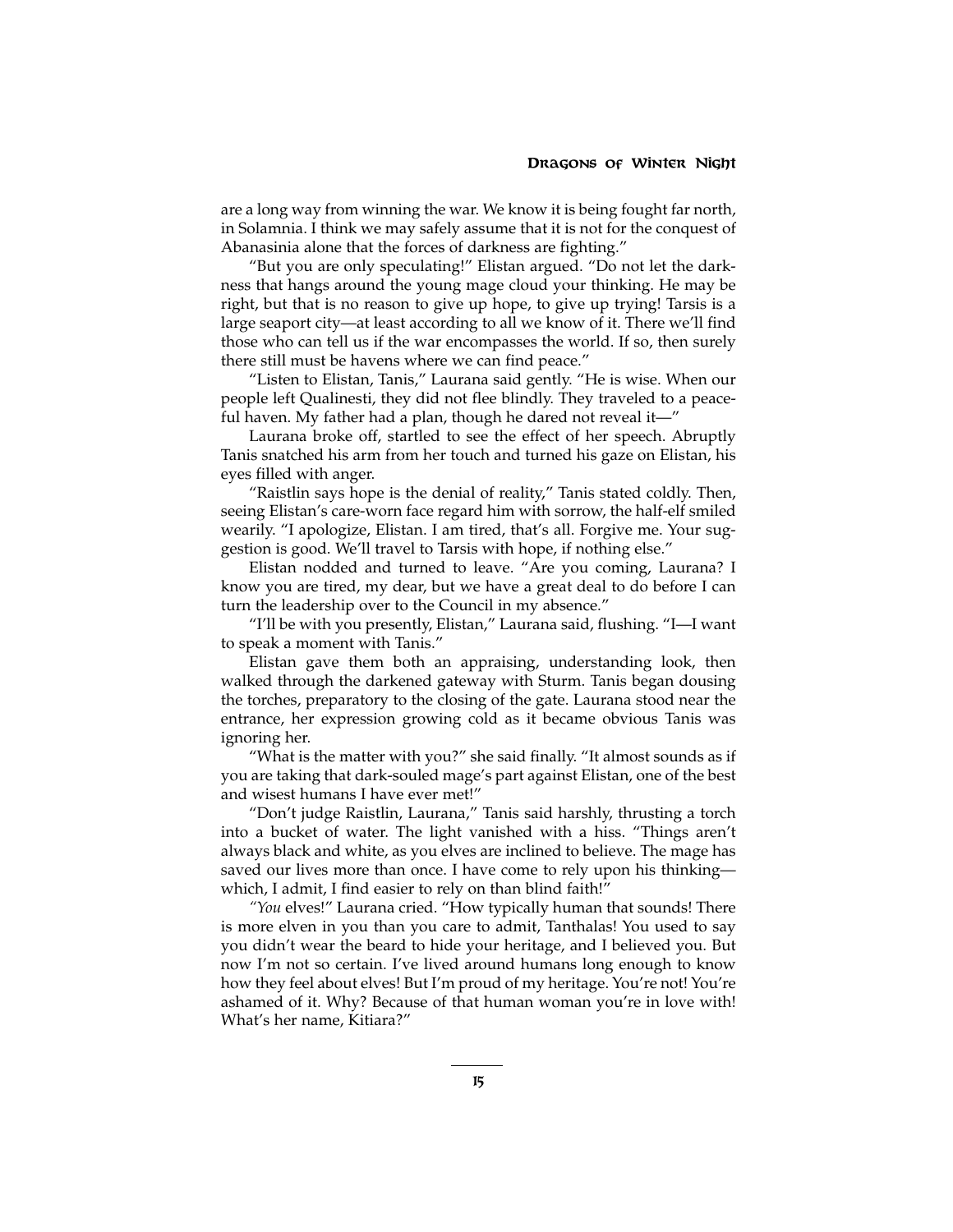### DRAGONLANCE Chronicles

"Stop it, Laurana!" Tanis shouted. Hurling down a torch to the ground, he strode to the elven maiden standing in the doorway. "If you want to discuss relationships, what about you and Elistan? He may be a cleric of Paladine, but he's a man, a fact to which you can, no doubt, testify! All I hear from you," he mimicked her voice," is 'Elistan is so wise,' 'Ask Elistan, he'll know what to do,' 'Listen to Elistan, Tanis—' "

"How dare you accuse me of your own failings?" Laurana returned. "I love Elistan. I reverence him. He is the wisest man I have known, and the gentlest. He is self-sacrificing—his entire life is wrapped up in serving others. But there is only one man I love, only one man I have ever loved though now I am beginning to ask myself if perhaps I haven't made a mistake! You said, in that awful place, the Sla-Mori, that I was behaving like a little girl and I had better grow up. Well, I have grown, Tanis Half-Elven. In these past few bitter months, I have seen suffering and death. I have been afraid as I never knew fear existed! I have learned to fight, and I have dealt death to my enemies. All of that hurt me inside until I'm so numb I can't feel the pain anymore. But what hurts worse is to see you with clear eyes."

"I never claimed to be perfect, Laurana," Tanis said quietly.

The silver moon and the red had risen, neither of them full yet, but shining brightly enough for Tanis to see tears in Laurana's luminous eyes. He reached out his hands to take her in his arms, but she took a step backwards.

"You may never claim it," she said scornfully, "but you certainly enjoy allowing us to think it!"

Ignoring his outstretched hands, she grabbed a torch from the wall and walked into the darkness beyond the gate of Thorbardin. Tanis watched her leave, watched the light shine on her honey-colored hair, watched her walk, as graceful as the slender aspens of their elven homeland of Qualinesti.

Tanis stood for a moment, staring after her, scratching the thick, reddish beard that no elf on Krynn could grow. Pondering Laurana's last statement, he thought, incongruously, of Kitiara. He conjured up pictures in his mind of Kit's cropped, curly black hair, her crooked smile, her fiery, impetuous temper, and her strong, sensual body—the body of a trained swordswoman, but he discovered to his amazement that now the picture dissolved, pierced by the calm, clear gaze of two slightly slanted, luminous, elven eyes.

Thunder rolled out from the mountain. The shaft that moved the huge stone gate began to turn, grinding the door shut. Tanis, watching it shut, decided he would not go in. "Sealed in a tomb." He smiled, recalling Sturm's words, but there was a shiver in his soul as well. He stood for long moments, staring at the door, feeling its weight settle between him and Laurana. The door sealed shut with a dull boom. The face of the mountain was blank, cold, forbidding.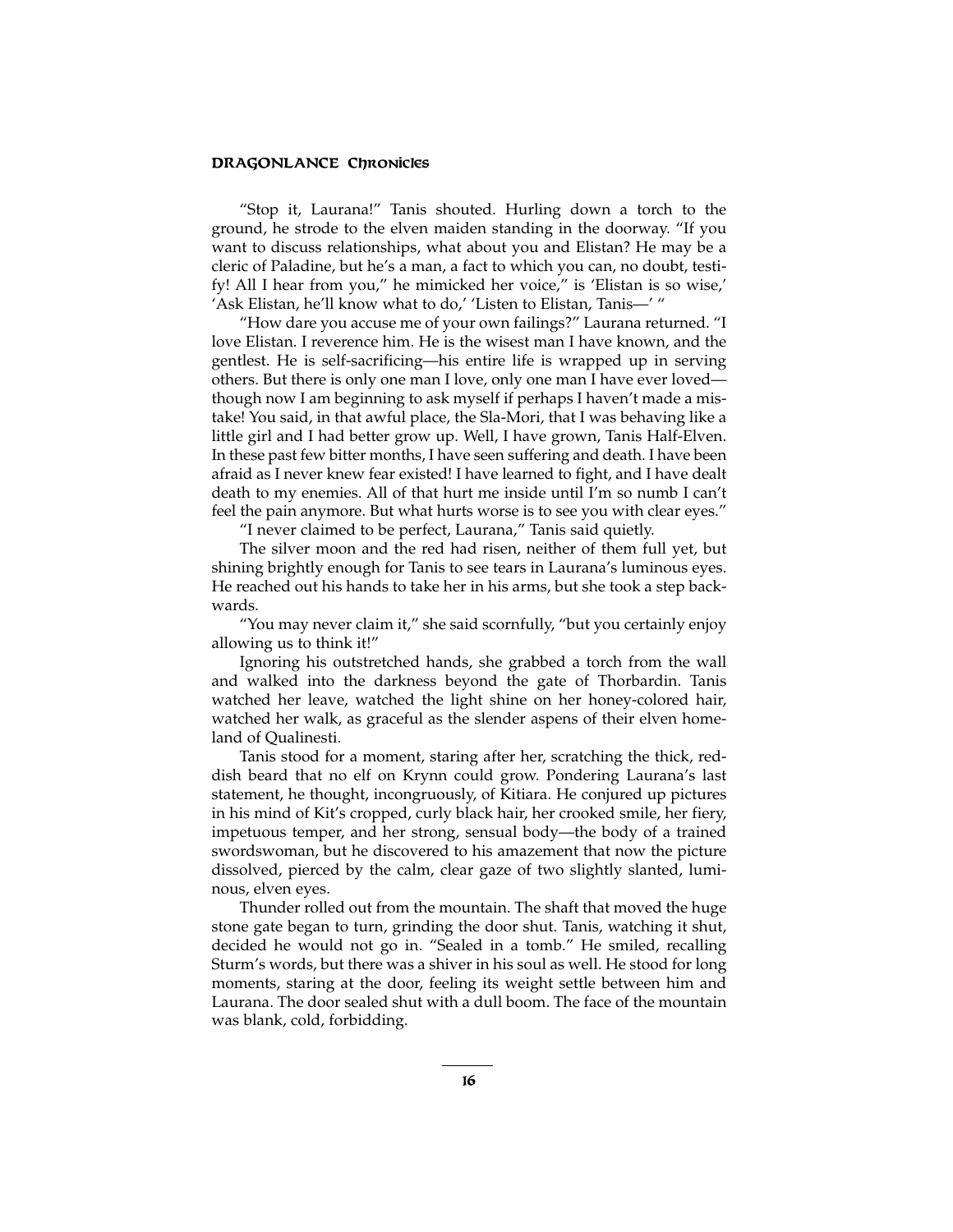With a sigh, Tanis pulled his cloak about him and started toward the woods. Even sleeping in the snow was better than sleeping underground. He had better get used to it anyway. The Plains of Dust they would be traveling through to reach Tarsis would probably be choked with snow, even this early in the winter.

Thinking of the journey as he walked, Tanis looked up into the night sky. It was beautiful, glittering with stars. But two gaping black holes marred the beauty. Raistlin's missing constellations.

Holes in the sky. Holes in himself.

After his fight with Laurana, Tanis was almost glad to start on the journey. All the companions had agreed to go. Tanis knew that none of them felt truly at home among the refugees.

Preparations for the journey gave him plenty to think about. He was able to tell himself he didn't care that Laurana avoided him. And, at the beginning, the journey itself was enjoyable. It seemed as if they were back in the early days of fall instead of the beginning of winter. The sun shone, warming the air. Only Raistlin wore his heaviest cloak.

Conversation as the companions walked through the northern part of the Plains was light-hearted and merry, filled with teasing and bantering and reminding each other of the fun they had shared in earlier, happier days in Solace. No one spoke of the dark and evil things they had seen in the recent past. It was as if, in the contemplation of a brighter future, they willed these things never to have existed.

At night, Elistan explained to them what he was learning of the ancient gods from the Disks of Mishakal, which he carried with him. His stories filled their souls with peace and reinforced their faith. Even Tanis who had spent a lifetime searching for something to believe in and now that they had found it viewed it with skepticism—felt deep in his soul that he could believe in this if he believed in anything. He wanted to believe in it, but something held him back, and every time he looked at Laurana, he knew what it was. Until he could resolve his own inner turmoil, the raging division between the elven and human inside of him, he would never know peace.

Only Raistlin did not share in the conversations, the merriment, the pranks and jokes, the campfire talks. The mage spent his days studying his spellbook. If interrupted, he would answer with a snarl. After dinner, of which he ate little, he sat by himself, his eyes on the night sky, staring at the two gaping black holes that were mirrored in the mage's black hourglass-shaped pupils.

It was only after several days that spirits began to flag. The sun was obscured by clouds and the wind blew chill from the north. Snow fell so thickly that one day they could not travel at all but were forced to seek shelter in a cave until the blizzard blew itself out. They set double watch